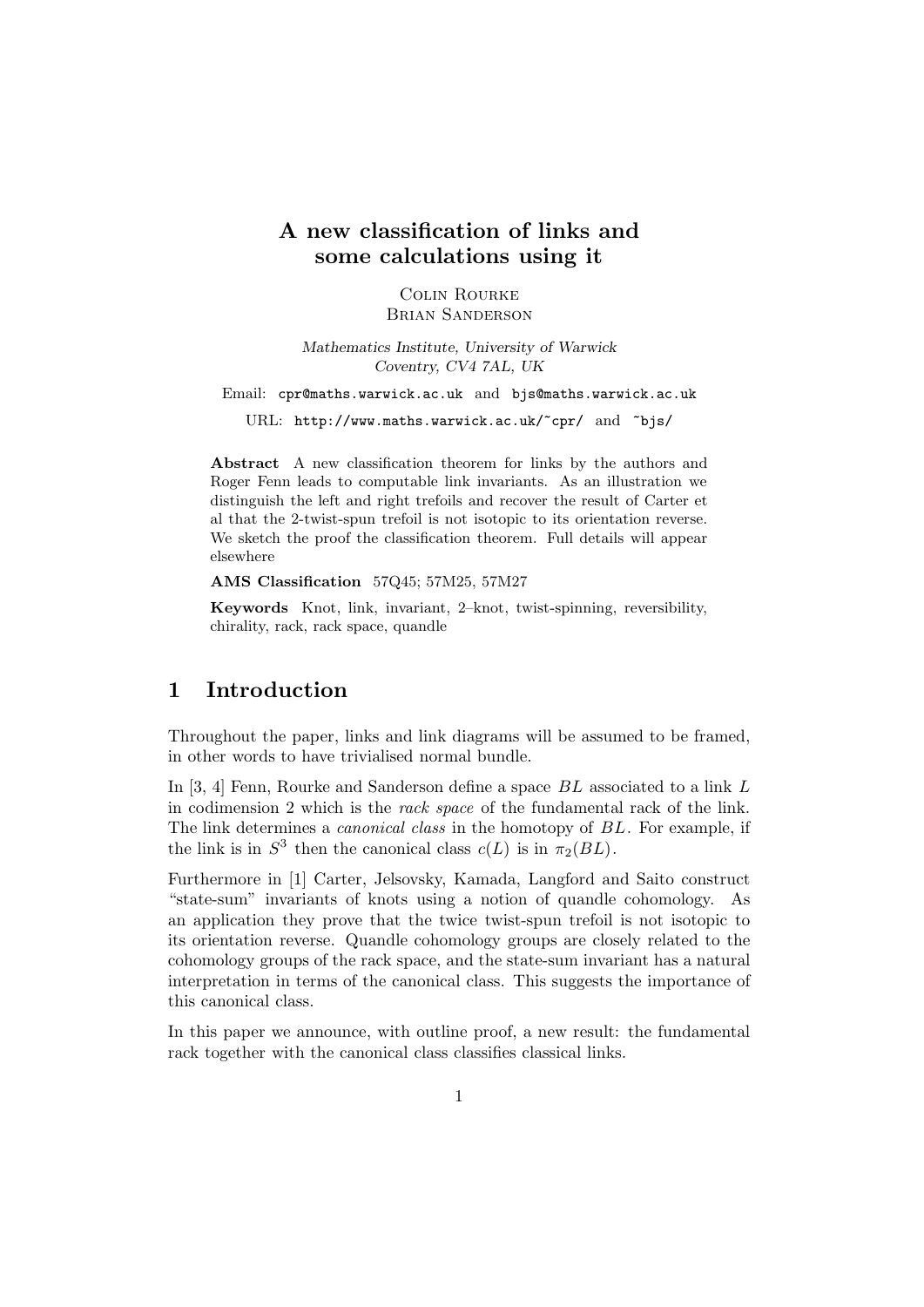**Classification Theorem** (Fenn–Rourke–Sanderson) *Suppose that* L,M *are two links in* S<sup>3</sup> *and suppose that there is an isomorphism of fundamental racks*  $\phi: \Gamma(L) \to \Gamma(M)$  *such that*  $\phi_*(c(L)) = c(M)$  *then* L *and* M *are isotopic.* 

This result should be contrasted with existing classification results using the fundamental rack. The augmented fundamental rack classifies *irreducible* links in a 3–manifold up to homeomorphism [2; 5.2] and the unaugmented fundamental rack does the same for irreducible links in a homotopy 3–sphere (and in particular for classical links) [2; 5.3]. However because the fundamental rack of the inverse mirror of a link (meaning the mirror image with orientation change) is isomorphic to the original link, the fundamental rack alone cannot classify links up to isotopy. For example the fundamental racks of the left and righthanded trefoil knots are isomorphic. The situation is compounded for reducible links where the fundamental rack only determines the link up to inversion of the blocks (maximal irreducible sublinks).

The canonical class encodes the orientations of all the blocks and together with the fundamental rack enables a complete reconstruction of the link. It follows that all link invariants can theoretically be recovered from the rack and canonical class. Now the canonical class lies in  $\pi_2$  of the rack space which is  $H_2$  of the universal cover. Partial information can be obtained from  $H_2$  of a cover intermediate between the rack space and the universal cover and by using a representation in a finite rack, this homology group becomes computable. Thus we have a simple way to construct computable link invariants which approximate in a systematic way to the full invariant of rack and canonical class.

In this paper we will demonstrate the practicality of this by constructing a computable invariant which distinguishes the left and right-handed trefoils. The calculation needed is of the third homology group of the three-colour rack and for this we rely on a Maple worksheet [8]. The same calculation allows us to recover the theorem of Carter et al [1].

The Classification Theorem is joint work with Roger Fenn. A full treatment will be given in [6]. Here we prove the result using results from [4].

Here is an outline of the paper. In section 2 we give some background material on racks and the rack space and prove the Classification Theorem. In section 3 we start our investigation of the use of the canonical class by using it together with a short Maple calculation to prove that the 2–twist-spun trefoil is not isotopic to its orientation reverse preserving orientations. In section 4 we extend the notion of the rack space and use the same calculation to prove that the left and right trefoils are different and we conclude in section 5 with some remarks about the proofs.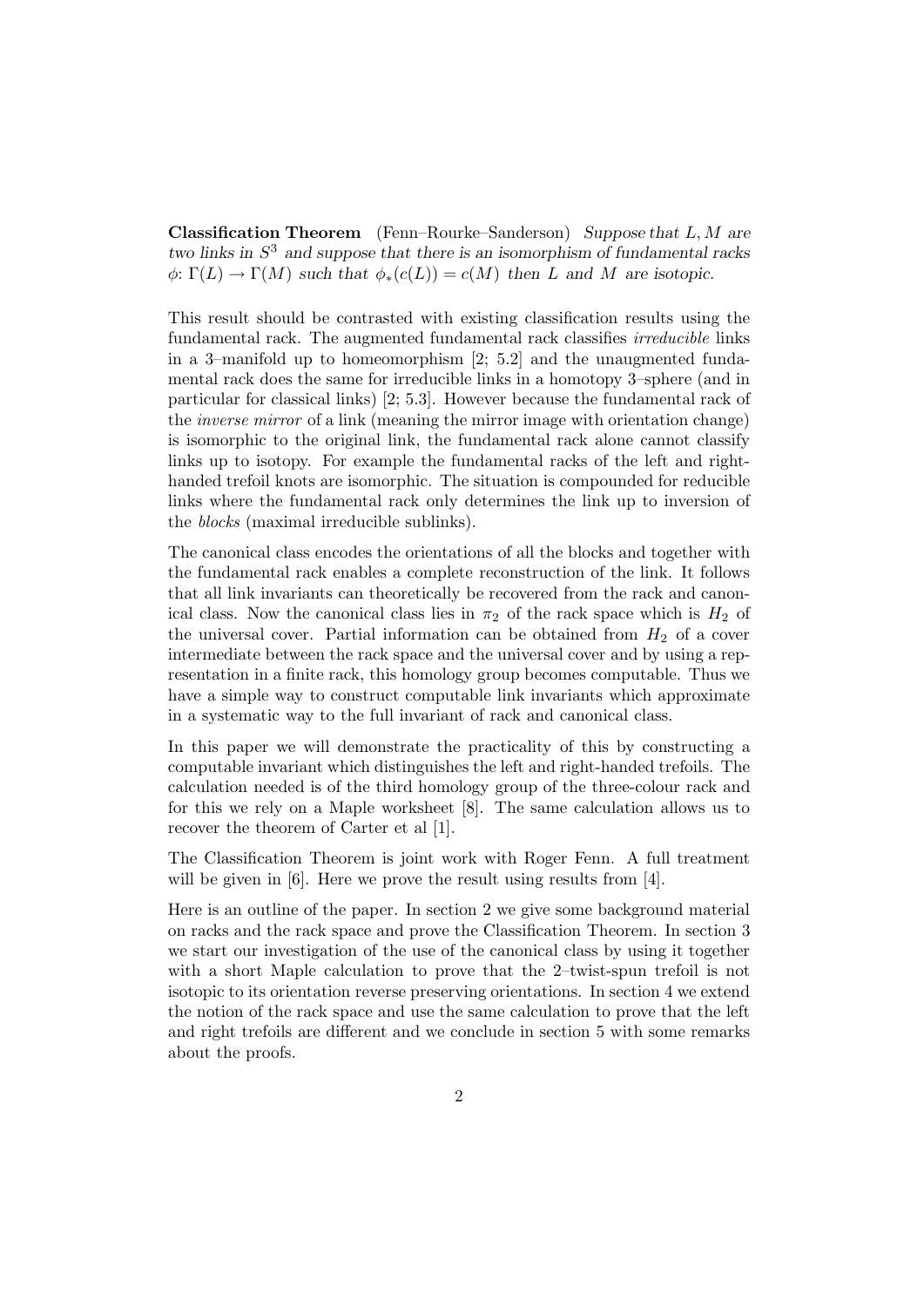## **2 Racks and the Classification Theorem**

### **The rack space and the canonical class of a diagram**

Full details of all the material in this section can be found in [4]. For background material on racks see [2]. Here we shall summarise the results from [4] which are needed for the Classification Theorem and the later calculations.

Let R be a rack. The *rack space* BR of R is a cubical set with the set of  $n$ cubes in bijection with  $R<sup>n</sup>$ . In this paper we shall only need to consider cubes of dimension  $\leq$  3. The interpretation of such cubes is given by the pictures in figure 1.



Figure 1

The figures make the boundary maps clear. Thus the back face of the 3–cube drawn  $(a, b, c)$  is glued to the 2-cube  $(a<sup>b</sup>, c)$  and the top face is glued to  $(a<sup>c</sup>, b<sup>c</sup>)$ .

There are similar descriptions of boundary maps from  $n$ –cubes to  $(n-1)$ –cubes and the general formula is:

$$
\begin{aligned} \n\partial_i^0(x_1,\ldots,x_n) &= (x_1,\ldots,x_{i-1},x_{i+1},\ldots,x_n),\\ \n\partial_i^1(x_1,\ldots,x_n) &= (x_1^{x_i},\ldots,x_{i-1}^{x_i},x_{i+1},\cdots,x_n) \quad \text{for} \quad 1 \le i \le n. \n\end{aligned}
$$

The rack space determines a topological space (also denoted  $BR$ ) by gluing real cubes together using these boundary maps.

Now suppose that we are given a diagram in  $\mathbb{R}^2$  representing a link L in  $\mathbb{R}^3$ . A *labelling* of the diagram in a rack R means a labelling of arcs by elements of R so that at double points the rule indicated in figure 2 holds.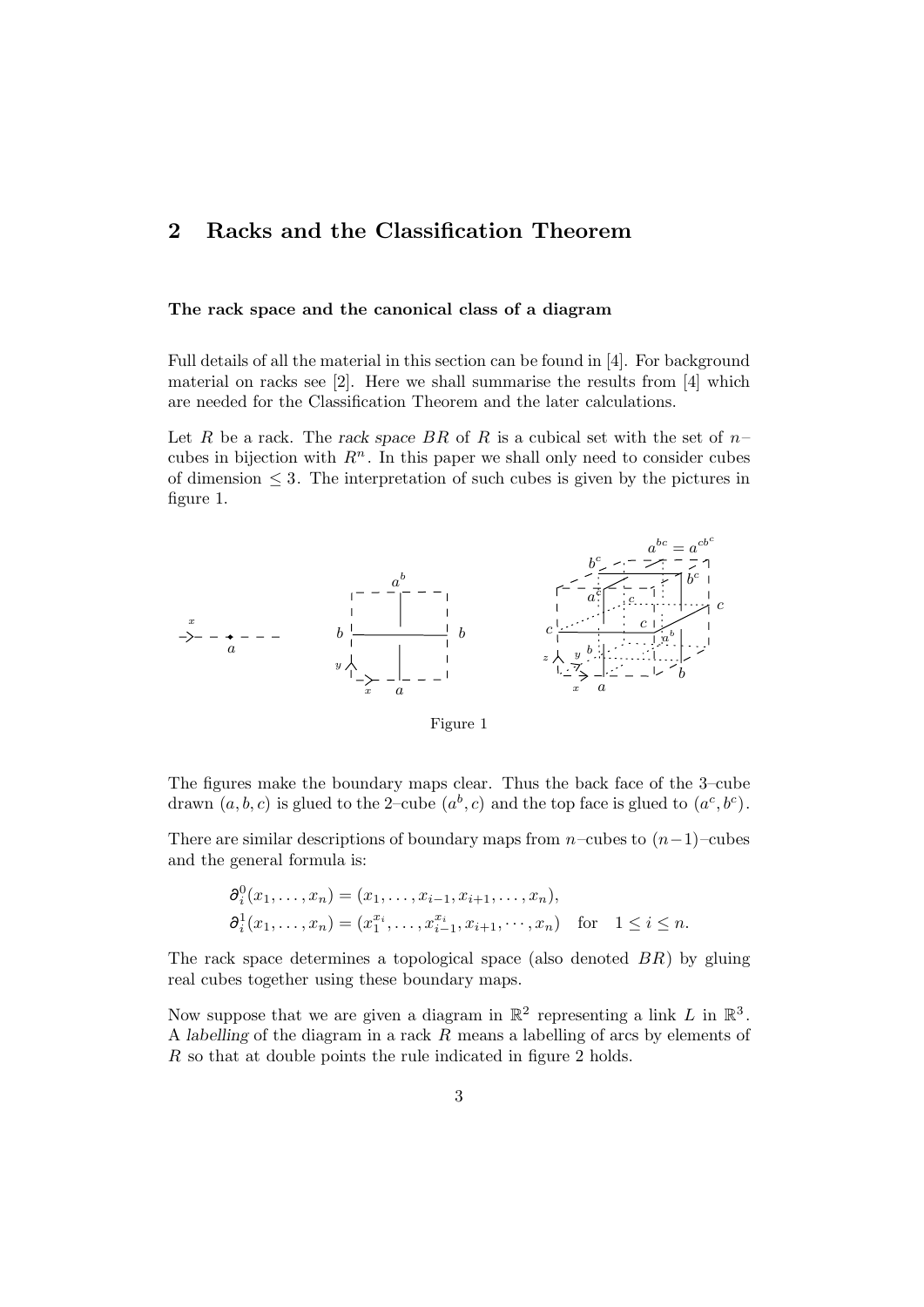

Figure 2

A labelling by R is precisely the same as a homomorphism of the fundamental rack of  $L$  to  $R$ , see [2; page 384].

Now  $L$  is canonically framed by taking the first framing vector parallel to the vertical and second vector normal to the image in  $\mathbb{R}^2$ . Using this second vector we can provide the diagram with a bicollar with collar lines identified with  $I$ (so that the submanifold corresponds to  $\frac{1}{2} \in I$  and the vector points in the positive direction along  $I$ ). We can assume that the collar lines determine little squares at double points. The squares are canonically identified with  $I^2$  using the vertical ordering of arcs. Now suppose the diagram is labelled in  $R$  then using the labelling these copies of  $I$  and  $I^2$  can be identified with cubes in  $BR$ . The diagram now determines a map of  $\mathbb{R}^2$  to BR by mapping the collar lines to the 1–cubes of  $BR$  with which they are identified and the little squares at double points to the appropriate 2–cubes. Outside the collar all is mapped to the basepoint (the unique 0–cube) and hence we get a based map  $S^2 \to BR$  by mapping infinity (the basepoint of  $S^2$ ) to the basepoint of BR.

This map is almost canonical, depending only on the choice of collar, and we call it the *canonical map* determined by the diagram and the corresponding class in  $\pi_2(BR)$  the *canonical class*. Given an isotopy of diagrams (or even a bordism) labelled in  $R$ , then the canonical map varies by a homotopy by applying a similar construction to the bordism.

There is a converse construction. Given a map  $S^2 \to BR$  we can use transversality to make it transverse to the 2–skeleton of  $BR$  and this means that it pulls back a diagram in  $\mathbb{R}^2$  (for some link in  $\mathbb{R}^3$ ) labelled in R. Similarly a homotopy pulls back a bordism of diagrams, ie, a diagram for a bordism emdedded in  $\mathbb{R}^3 \times I$ .

These considerations are summarised in the following theorem:

**Theorem 2.1** *There is a bijection between*  $\pi_2(BR)$  *and the set of bordism classes of diagrams in*  $\mathbb{R}^2$  *labelled in*  $R$ *.* 

See [4] for the detailed proof of this result, for the interpretation in terms of James bundles and for more general results along the same lines.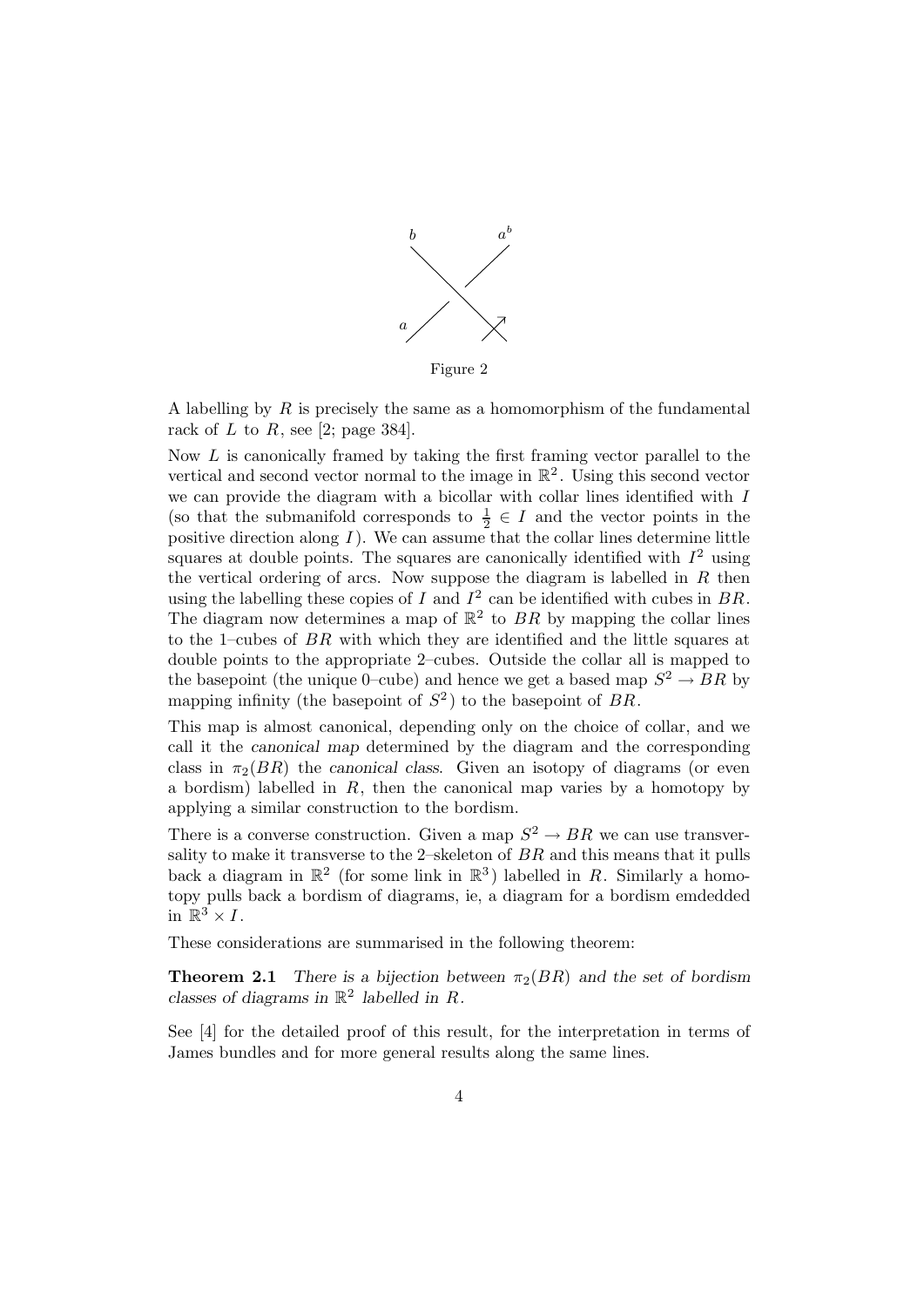#### **Proof of the Classification Theorem**

By theorem 2.1 the data in the theorem determines a bordism  $W$  between  $L$ and M with homomorphism  $\Phi$  from  $\Gamma(W)$  to  $\Gamma(L)$  (ie a labelling in  $\Gamma(L)$ ) which is the identity on L and on M is the given isomorphism  $\phi$ .

We shall replace  $W$  by an isotopy (ie a level-preserving embedding of a link  $\times I$ ) by induction on the number of blocks (ie maximal irreducible sublinks). Suppose that  $L = L_1 \coprod L_2$  where  $L_1$  is a block. Then the fundamental rack of L is the free product of the fundamental racks of  $L_1$  and  $L_2$  and likewise the fundamental group (see [2; page 357] for the notion of the free product of two racks). Now the fundamental group is the associated group of the fundamental rack (this is true for classical links by  $[2; 3.3]$  — it is not true for general links) and it follows that the fundamental group of  $M$  is also a free product. Then by Kneser's conjecture [5; pages  $66-68$ ] M is a split link and furthermore the proof shows that we can assume that the splitting induces the same free product decomposition of the fundamental group. We shall now relate the splittings of L as  $L_1 \coprod L_2$  and of M, just constructed.

Think of the components of  $W$  as coloured red if they are labelled by elements of  $\Gamma(L)$  in one of the orbits of L corresponding to  $L_1$  (recall that orbits in a fundamental rack of a link are in bijection with components of the link) and coloured blue of they are likewise labelled in orbits corresponding to  $L_2$ . We obtain a decomposition of W as  $W_1 \cup W_2$  where  $W_1$  is red and  $W_2$  is blue and an induced decomposition  $M = M_1 \cup M_2$  of M. We claim that this is the same as the splitting of M constructed above.

To see this consider the augmentation ∂ which takes a element of the fundamental rack to the element of the fundamental group which is the "frying pan": down the rack element (represented as a path from the framing curve to the basepoint) round the meridian and back up the rack element. It follows that the augmentation takes an element in an orbit (ie component) to a fundamental group element which links the component once (and others zero times). But an element of  $\Gamma(M_1)$  is mapped to an element in  $\Gamma(L_1)$  and hence is augmented to an element in the free factor of the fundamental group corresponding to  $L_1$ , which was how we obtained the splitting of  $M$  using Kneser. Thus  $M$  splits as  $M_1 \coprod M_2$  with  $M_1$  coloured red and  $M_2$  coloured blue. It follows that  $\Gamma(M)$ is the free product  $\Gamma(M_1) * \Gamma(M_2)$ .

Now we claim that the isomorphism  $\phi$  splits as an isomorphism respecting the two free product decompositions. To see this we observe that, given an element of a rack, its augmentation is non-trivial in the fundamental group (it links the appropriate arc once) and hence if we consider an element of  $\Gamma(M_1)$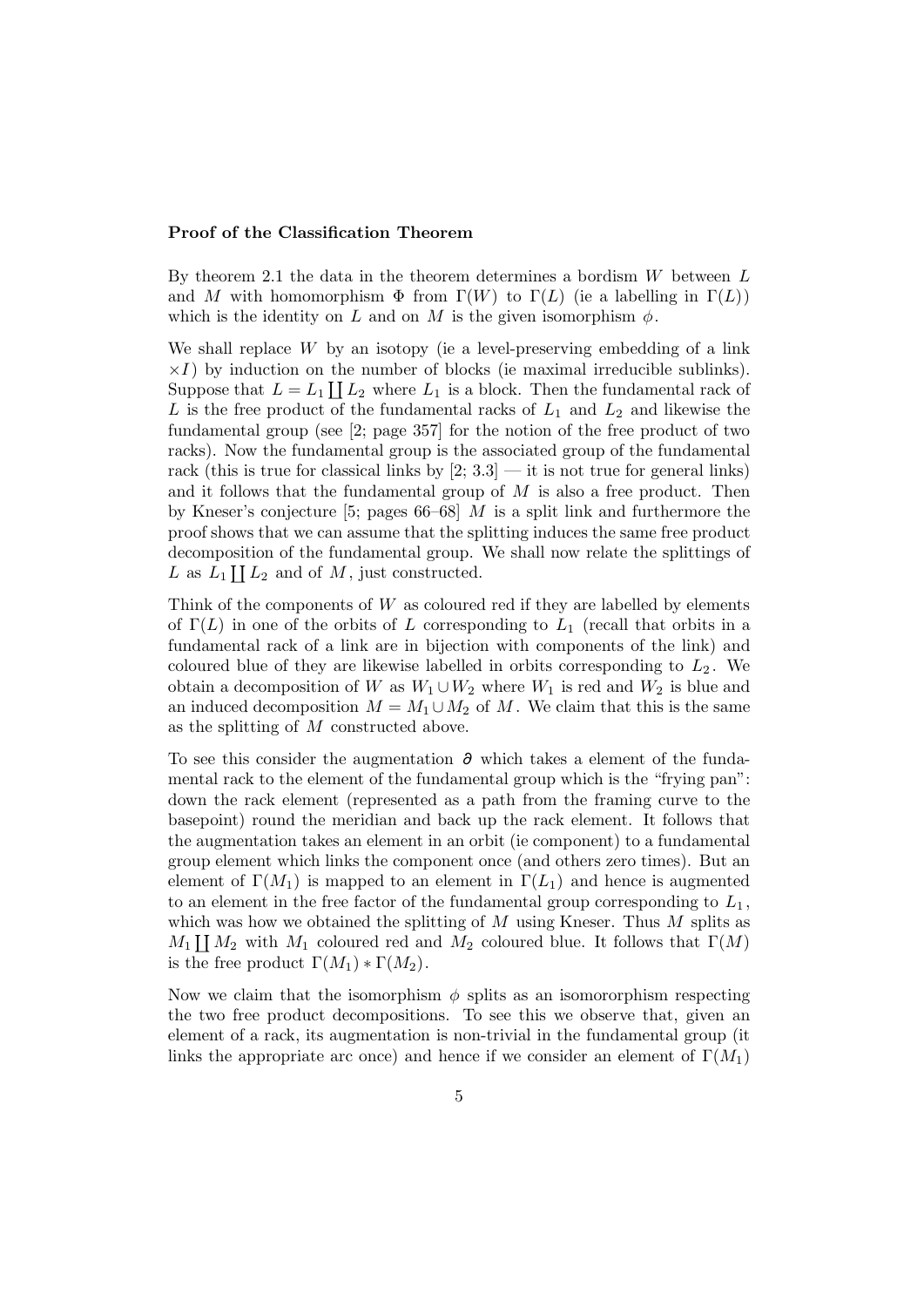then its augmentation is non-trivial in  $\pi_1(M_1)$  and maps to  $\pi_1(L_1)$  since the splittings of the groups correspond. It follows that the image under  $\phi$  is in Γ(L<sub>1</sub>). Similarly  $\phi$  takes Γ(M<sub>2</sub>) to Γ(L<sub>2</sub>).

Now we perform a trick. Think of the splittings of  $L$  and  $M$  as into left and right halves (red to the left, blue to the right).  $W$  is not split, but we pull it apart by translating the red pieces to the left past the blue pieces and form in this way a new split bordism  $W' = W_1 \coprod W_2$ . We replace the labels on  $W_1$  by the old labels on W composed with the homomorphism  $\Gamma(L)$  =  $\Gamma(L_1) * \Gamma(L_2) \rightarrow \Gamma(L_1) \coprod \Gamma(L_2)$  given by ignoring the  $L_2$  contributions to elements corresponding to  $L_1$  and vice versa (recall the description of the free product on [2; page 357]). This gives a new labelling but observe that the labelling on M is undisturbed by this trick.

We now have new bordisms  $W_1$  between  $L_1$  and  $M_1$  and  $W_2$  between  $M_1$  and  $M_2$ . We now use the proof of [4; 5.10]. There is no obstruction to constructing a map of  $S^3 \times I$  to  $\overline{S}^3$  which is transverse to  $L_1$  and such that the preimage of of  $L_1$  is  $W_1$  (essentially because  $S^3 - L_1$  is a  $K(\pi, 1)$ ). This map is the identity on the  $L_1$  end and on the  $L_2$  and deforms to a homeomorphism as in the proof of [2; 5.2] (essentially this is Waldhausen's theorem). Thus we have a homotopy between the identity and a homeomorphism of  $L_1$  to  $L_2$  which can be replaced by an isotopy since homotopic homeomorphisms of spheres are isotopic.

Finally the other half of  $W'$ , namely  $W_2$  can also be replaced by an isotopy by induction and the theorem is proved.

### **3 The 2–twist spun trefoil**

We start our calculations using the canonical class by considering 2–knots (ie knots of  $S^2$  in  $\mathbb{R}^4$ ). This is because distinguishing the left and right trefoils introduces extra technical details.

#### **Framings and diagrams for 2–knots in 4–space**

For classical knots, the oriented and framed theories differ, for example the writhe of a knot is an invariant of framed knots but not of oriented knots. For 2–knots the distinction disappears:

Let  $K \subset \mathbb{R}^4$  be an oriented, possibly knotted, 2–sphere in  $\mathbb{R}^4$ . The normal bundle of  $K$  has a section since  $K$  bounds a 3-manifold (a generalised "Seifert surface") and furthermore the orientations now give a canonical second section,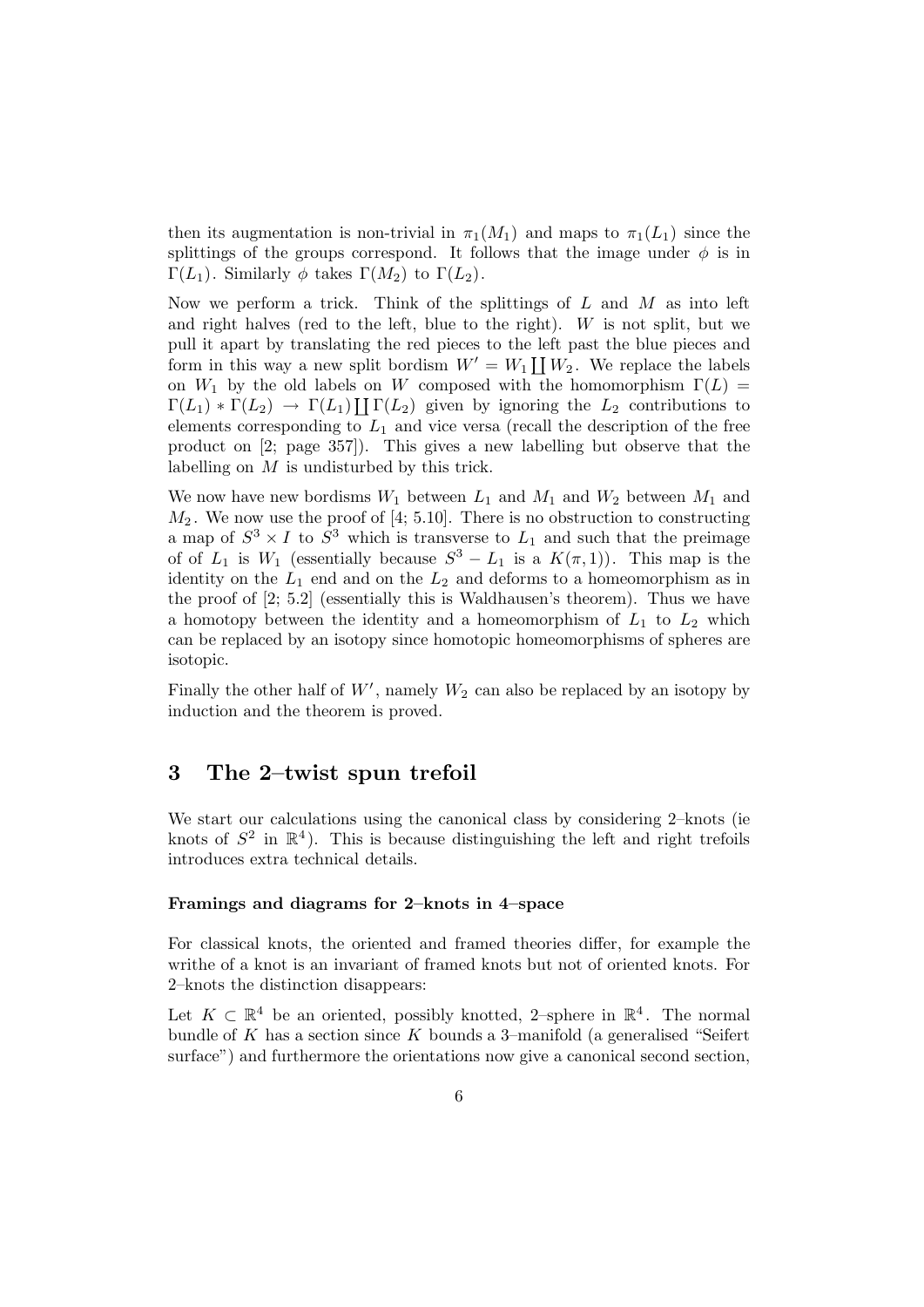in other words a framing of  $K$ . Thus we can confuse sections of the normal bundle and framings. Now two sections of K differ by a map  $K \to S^1$  (since the normal bundle is trivial) and since  $\pi_2(S^1) = 0$  any two sections are isotopic. Thus the orientations determine a canonical framing of K in  $\mathbb{R}^4$ .

Now consider the canonical projection  $\mathbb{R}^4 \to \mathbb{R}^3$  and think of  $\mathbb{R}^3$  as horizontal and the remaining  $\mathbb{R}^1$  as vertical. Suppose that we are given a 2-knot K such that the projection of K on  $\mathbb{R}^3$  has multiple set comprising transverse double lines and triple points. The image of the projection together with the information of the vertical order of sheets at the multiple set is called a *knot* diagram for  $K$ . The diagram determines  $K$  up to isotopy and also determines a natural framing of K corresponding to the section which is vertically up. Conversely, by the Compression Theorem [7] a 2–knot  $K$  with a section of its normal bundle can be isotoped so that the section is vertically up and hence K projects to an immersion in  $\mathbb{R}^3$ . By making this immersion self-transverse we now have a knot diagram for  $K$ . Furthermore, by the 1–parameter version of the Compression Theorem, isotopic framed embeddings determine isotopic knot diagrams. Combining the two facts just outlined, namely that orientation determines framing and that framing determines diagram, we have:

**Lemma 3.1** *There is a natural bijection between isotopy classes of oriented* embeddings of a 2–sphere in  $\mathbb{R}^4$  and isotopy classes of knot diagrams in  $\mathbb{R}^3$ .

By a similar construction to that given in section 2 for diagrams in the plane, a diagram of a 2–knot whose fundamental rack is labelled in a rack R determines a canonical class in  $\pi_3(BR)$ . Using lemma 3.1 we have:

**Lemma 3.2** *The canonical class in*  $\pi_3(BR)$  *of a labelled 2–knot diagram is determined by*

- (a) *the isotopy class of the oriented knot*
- (b) *the labelling, or equivalently, the homomorphism of the fundamental rack to* R*.*

There is a natural extension of theorem 2.1 to 2–knots:

**Theorem 3.3** *There is a bijection between*  $\pi_3(BR)$  *and the set of bordism classes of diagrams in*  $\mathbb{R}^3$  *of 2–knots labelled in*  $R$ *.* 

We use a calculation involving the canonical class to prove: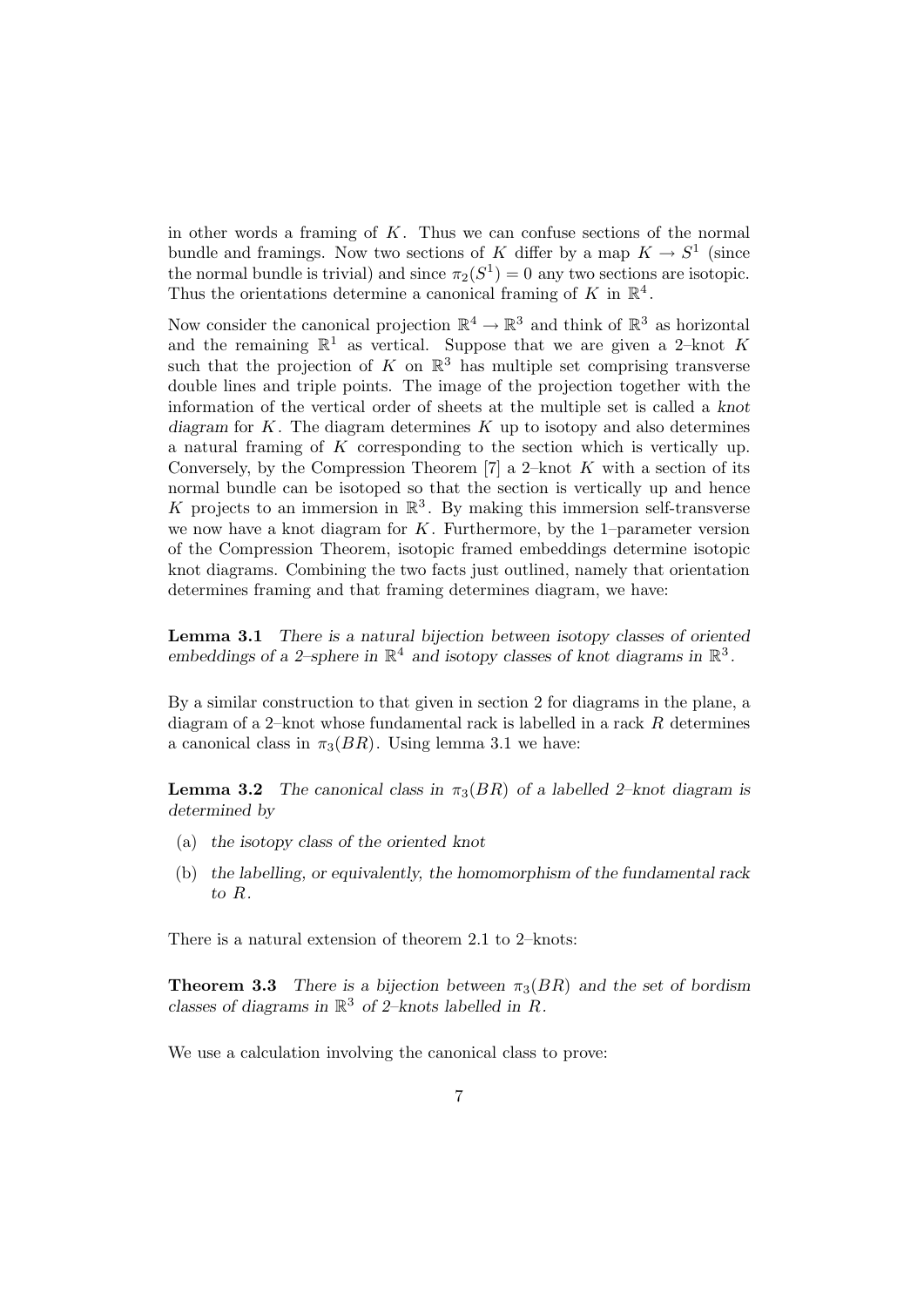**Theorem 3.4** *The 2–twist spun trefoil is not (oriented) isotopic to its orientation reverse.*

**Proof** The proof occupies the remainder of this section. Let K be the 2-twist spun trefoil. We shall exhibit an explicit diagram for  $K$  which is labelled by the "three-colour rack"  $T := \{0, 1, 2\}$  with  $a^b := 2b - a \mod 3$ , ie,  $a^b = c$  iff  $a, b, c$  are all the same or all different.



Figure 3

In figure 3 we give a series of slices of the 2–twist spun trefoil. The pictures are to be understood as follows. We are thinking of  $\mathbb{R}^4$  as an "open-book decomposition"  $\mathbb{R}^3_+ \times S^1$  with  $x \times S^1$  identified with x for each  $x \in \mathbb{R}^2 = \partial \mathbb{R}^3_+$ , ie,  $\mathbb{R}^2$  is the "spine" of the decomposition. Similarly we are thinking of  $\mathbb{R}^3$  as an open-book decomposition with spine  $\mathbb{R}^1$ , ie,  $\mathbb{R}^3$  is  $\mathbb{R}^2_+ \times S^1$  with a similar identification for each  $x \in \mathbb{R}^1 = \partial \mathbb{R}^2_+$ . The projection  $\mathbb{R}^4 \to \mathbb{R}^3$  is then given by the standard projection  $\mathbb{R}^3_+ \to \mathbb{R}^2_+$  crossed with the identity on  $S^1$ . The figures are drawn as a sequence of diagrams in copies of  $\mathbb{R}^2_+$  corresponding to embeddings in the corresponding copies of  $\mathbb{R}^3_+$  and describe a diagram in  $\mathbb{R}^3$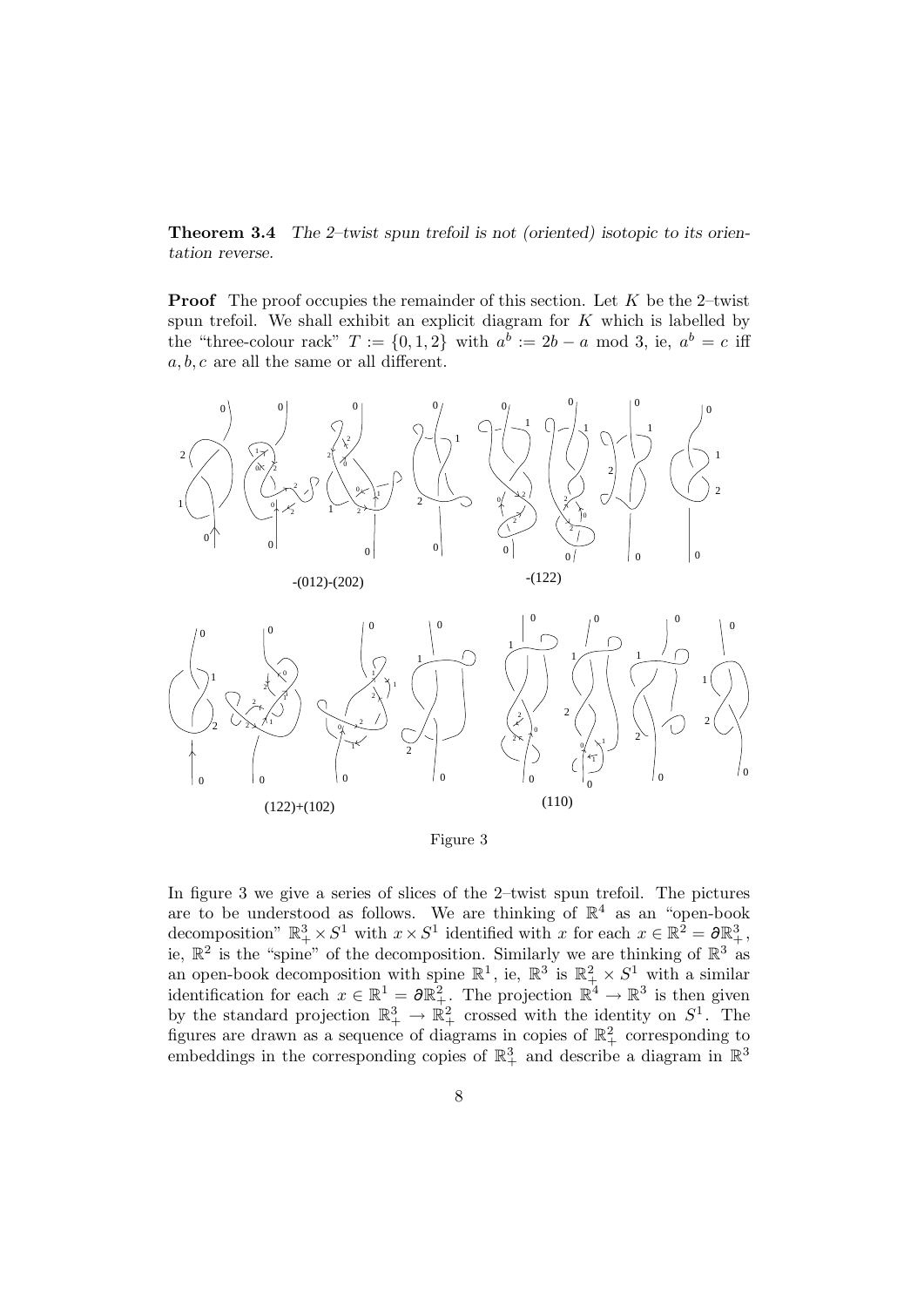for an embedding in  $\mathbb{R}^4$ . The basepoint in  $\mathbb{R}^4$  is chosen to lie on the spine  $\mathbb{R}^2$ of the decomposition above the spine  $\mathbb{R}^1$  on the decomposition of  $\mathbb{R}^3$ . Thus the basepoint lies above each of the diagrams drawn. The framing (not shown) is given by the left-hand rule in other words the framing vector is obtained from the orientation vector on arcs by turning to the left. Figure 3 shows one twist of the spun trefoil. To get the 2–twist spun trefoil, we repeat the sequence. The figure also shows the labelling in  $T$ . Observe that the finishing labels coincide with the starting ones with 1 and 2 interchanged, so to get the labels for the second twist, repeat the labels with 1 and 2 interchanged.

The moves from one diagram to the next should all be obvious except perhaps for the right-most pair in both rows. Here a ripple spins round in the surface to eliminate the two oppposite twists (creating no triple points in the projection).

Now let  $\psi \in \pi_3(BT)$  be the canonical class of this labelled diagram for K. We shall compute  $h(\psi)$  the Hurewicz image in  $H_3(BT)$ . Inspecting the definition of the canonical class given in section 2 above, we see that  $h(\psi)$  is represented by a cycle C given as a sum of 3–cubes of  $BT$  one for each triple point of the diagram. In figure 3 we have written the 3–cubes (with sign) determined by the triple points (which appear as R3 moves in the sequence). Figure 4 gives more detail of the identification of these cubes. Figure 4 shows the cubes  $-(012), -(122), (121)$  and (110) the other two  $(-(202))$  and  $(102))$  are the same as  $-(012)$  and  $(121)$  respectively, with label changes.



Figure 4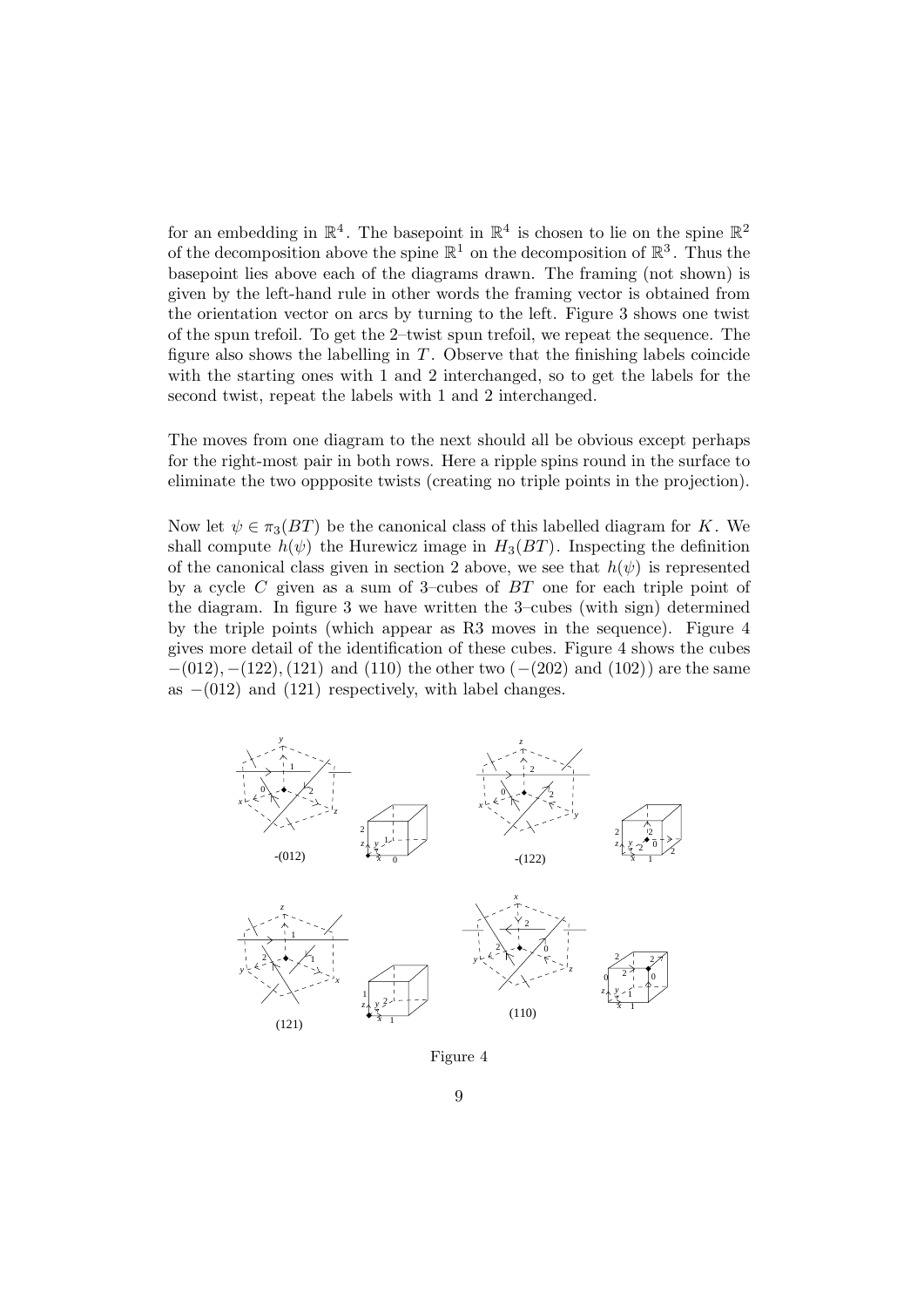We can now read off the cycle which represents  $h(\psi)$ .

$$
C = -(012) - (202) - (122) + (121) + (102) + (110)
$$
  
- (021) - (101) - (211) + (212) + (201) + (220)

We need two calculations for which details are to be found in the Maple worksheet [8].

**Calculation 1**  $H_3(BT) \cong \mathbb{Z} \times \mathbb{Z}_3$ 

**Calculation 2** C represents a generator of the  $\mathbb{Z}_3$ -summand of  $H_3(BT)$ .

**Lemma 3.5** *The*  $\mathbb{Z}_3$ -summand of  $H_3(BT)$  is fixed by all permutations of  $T = \{0, 1, 2\}.$ 

**Proof** Let Q denote the  $\mathbb{Z}_3$ -summand of  $H_3(BT)$  and let  $S_3$  denote the group of permutations of  $\{0, 1, 2\}$ . C represents a generator of Q and by construction is invariant under the interchange  $(1, 2) \in S_3$ . Thus Q is fixed by  $(1, 2)$ . Now notice that there are no symmetries of  $H_3(BT)$  of order 3. It follows that the 3–cycle  $(0, 1, 2) \in S_3$  also fixes Q. Since  $S_3$  is generated by  $(1, 2)$  and  $(0, 1, 2)$ ,  $Q$  is fixed by the whole of  $S_3$ .  $\Box$ 

**Corollary 3.6**  $h(\psi)$  *is independent of the choice of (non-constant) labelling in* T *.*

**Proof** The labelling is clearly determined by the initial labelling of the first diagram and it follows that two different (non-constant) labels are related by a permutation of T .  $\Box$ 

Now let  $K'$  denote K with opposite orientation. Notice that since we are labelling in an *involutory* rack  $T$  (ie one in which  $a^{b^2} = a$  for all  $a, b$ ) the original labels give a labelling after the orientation change. Let  $\psi'$  be the canonical class of K' using this labelling. To calculate  $h(\psi')$  we observe that changing orientation reverses all arrows and from figure 5 we see that this corresponds to replacing each cube  $(a, b, c)$  by the cube  $(a^{bc}, b^c, c)$  with opposite orientation.



Figure 5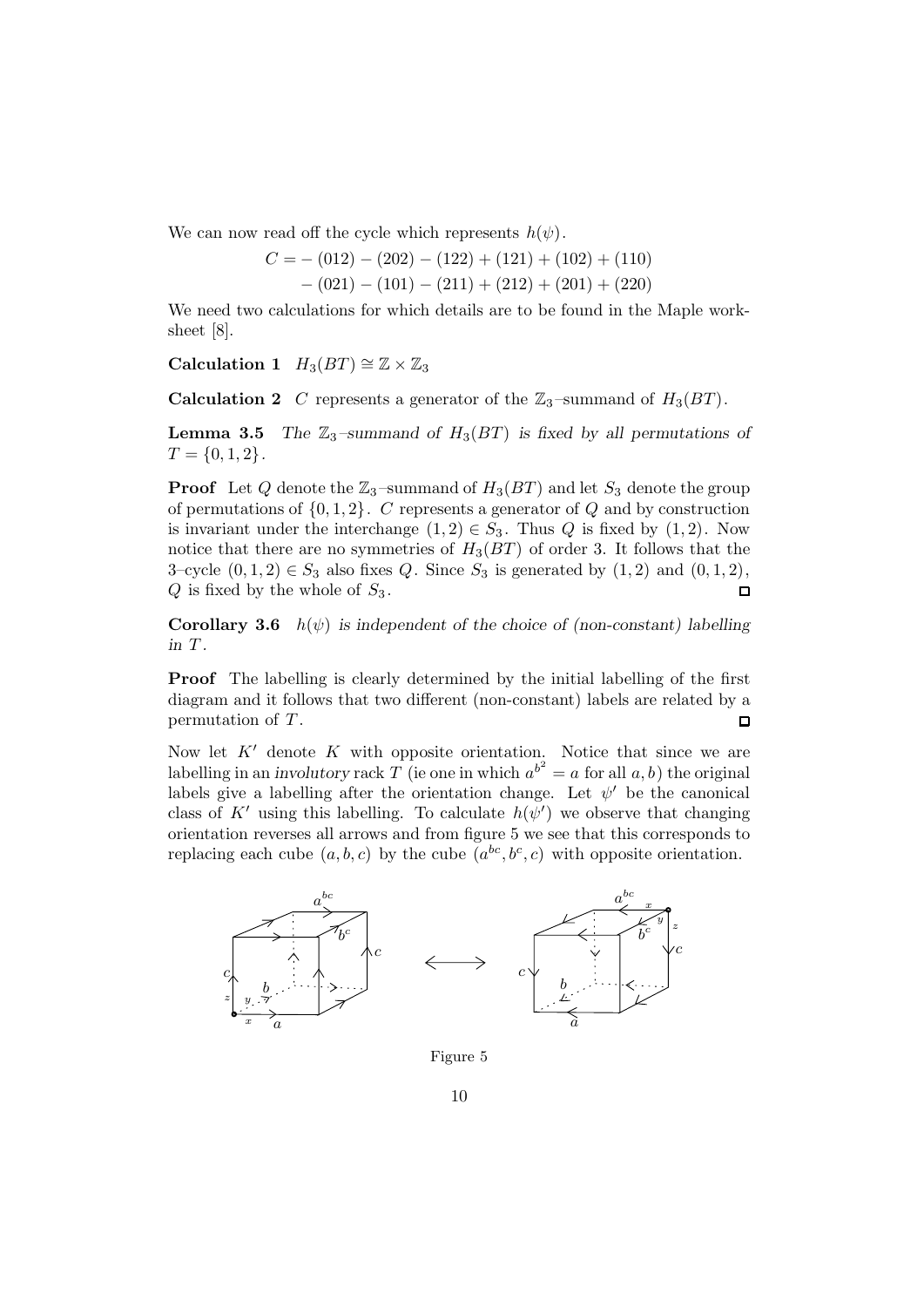Performing this substitution for the cycle  $C$  given above we read off the cycle C' representing  $h(\psi')$ :

$$
C' = (202) + (012) + (122) - (201) - (212) - (220)
$$
  

$$
(101) + (021) + (211) - (102) - (121) - (110)
$$

Serendipitously we notice:

### **Observation**  $C + C' = 0$

It follows that  $h(\psi') = -h(\psi)$ . Now suppose that K is isotopic to K' preserving orientation. Then since the fundamental racks of  $K, K'$  and the isotopy (thought of an an embedding of  $S^2 \times I$  in  $S^4 \times I$ ) are all isomorphic, the labelling of  $K$  in  $T$  induces a labelling through the isotopy which is non-trivial on K'. By corollary 3.6 we can use these labels to calculate  $h(\psi)$  and  $h(\psi')$ . But by lemma 3.2  $\psi' = \psi$  and we have a contradiction, completing the proof of the main theorem.  $\Box$ 

See the remarks in section 5 for explanations of some (but not all) of the concidences which occured in the above proof.

### **4 Trefoils left and right**

We shall need a generalisation of the rack space. Let R be a rack. The *extended* rack space  $B_R R$  has set of *n*–cubes in bijection with  $R^{n+1}$  (ie the  $n+1$ cubes of  $BR$ ) and the same formulae for face maps as in  $BR$  with an index shift (ie,  $\partial_i^{\varepsilon}$  in  $B_R R$  is  $\partial_{i+1}^{\varepsilon}$  in  $BR$ ) cf [3, 1.3.2 and 3.1.2]. It follows that  $H_n(B_RR) \cong H_{n+1}(BR)$  (cf [4, 5.14 and above]). Note that  $B_RR$  is a covering space of BR.

The interpretation for diagrams is labelling of both arcs and regions. More precisely, suppose that D is a diagram in  $\mathbb{R}^2$  for a knot K in  $\mathbb{R}^3$ . An extended *labelling* of  $D$  by a rack  $R$  is a labelling of arcs and regions of  $D$  by elements of R with the rules illustrated in figure 6 for labels of adjacent regions and at crossings:

Given an extended labelled diagram, there is a map  $\mathbb{R}^2 \to B_R R$  constructed similarly to section 2: Choose bicollars, map little squares at crossings to the appropriate 2–cube of  $B_R R$  (for example a square at the crossing in figure 6) would be mapped to the 2-cube  $(c, a, b)$  collar lines across arcs to the appropriate 1–cube (eg, a collar line across the lower left arc in figure 6 would be mapped to the 1–cube  $(c, a)$  and regions to the 0–cube given by the label.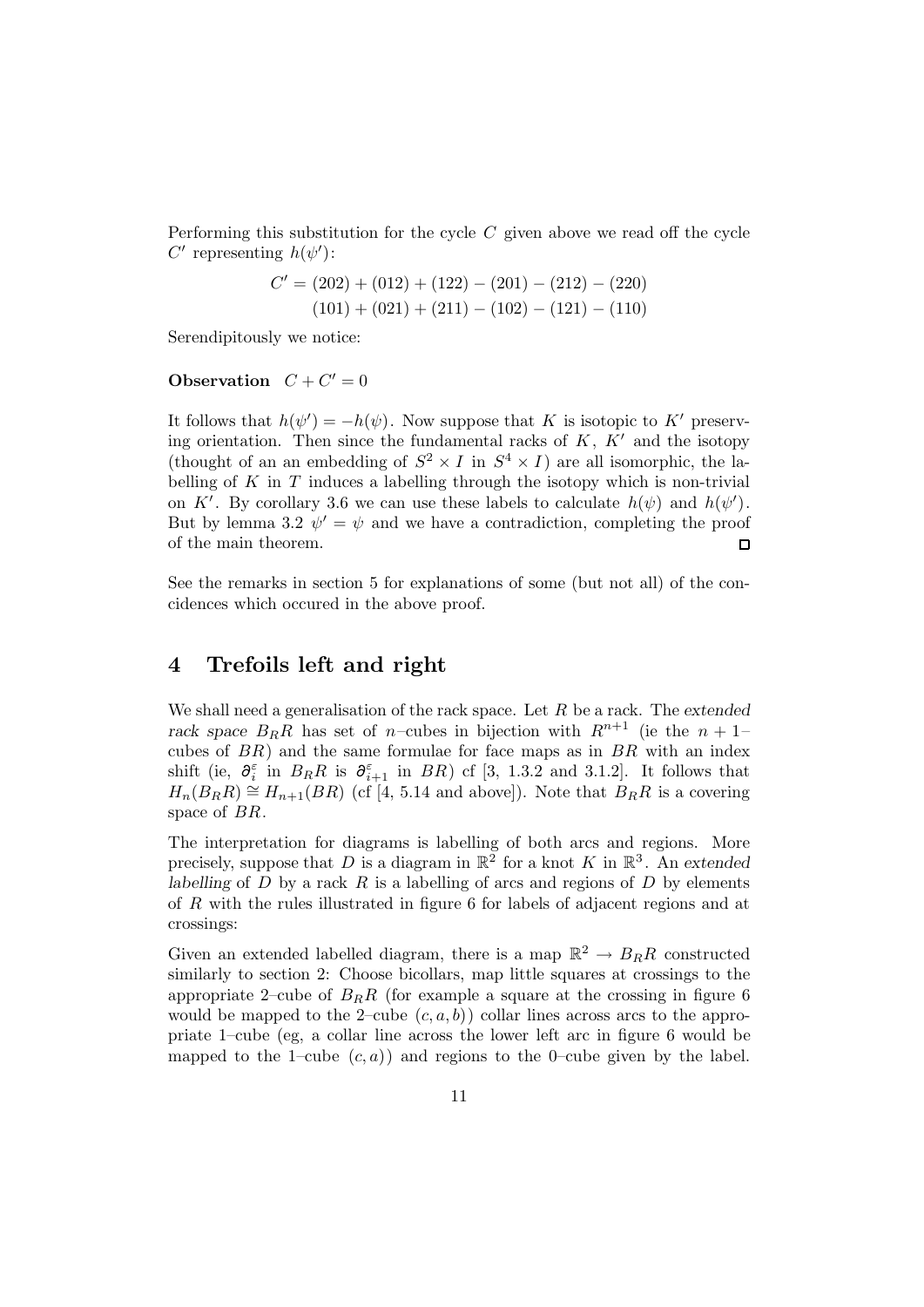

Figure 6

Thus the labelling determines a canonical class  $\phi \in \pi_2(B_R R)$  (based at the vertex corresponding to the label of the infinite region). An isotopy of  $K$  in  $\mathbb{R}^3$ corresponds to a diagram in  $\mathbb{R}^2 \times I$  to which the labelling can be canonically extended. This in turn gives a map  $\mathbb{R}^2 \times I \to B_R R$ , ie a homotopy of the canonical class. Thus as in section 2, the canonical class is an invariant of the isotopy class of the labelled diagram.

We now exhibit extended labellings in the three colour rack  $T$  for diagrams of the right-hand trefoil K and the left-hand trefoil  $K'$ , see figure 7.





Let  $\phi$  and  $\phi'$  be the canonical classes determined by these diagrams and let  $h(\phi)$  and  $h(\phi')$  be their Hurewicz images in  $H_2(B_TT) \cong H_3(BT) \cong \mathbb{Z} \times \mathbb{Z}_3$ . We can read off representating cycles  $B$  and  $B'$  from the diagrams:

$$
B = -(210) - (202) - (221) + (211) + (122) + (000)
$$
  
\n
$$
B' = (221) + (202) + (210) - (122) - (000) - (211)
$$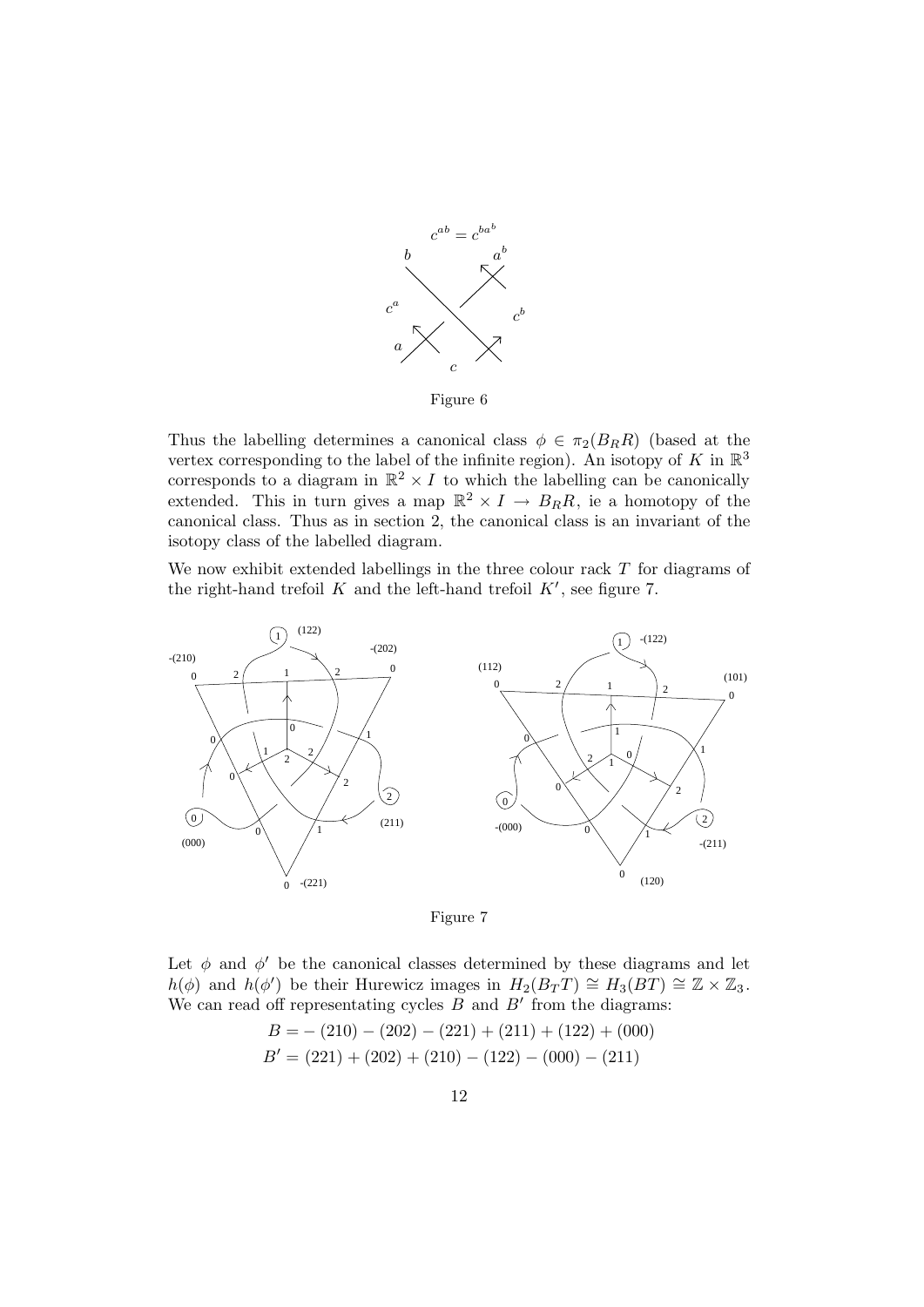**Observation**  $B = -B'$  and hence  $h(\phi) = -h(\phi')$ .

We need one final Maple calculation:

**Calculation 3** B represents a generator of the  $\mathbb{Z}_3$ -summand of  $H_2(B_T T)$ .

**Lemma 4.1** *The classes*  $h(\phi)$  *and*  $h(\phi')$  *are independent of the labels in* T *of arcs and regions in the diagrams provided that the knots themselves have non-constant labels.*

**Proof** We notice that both diagrams have rotational symmetry of order 3. But any two labellings which are non-constant on the knots are related by this symmetry followed by a permtuation of  $T$ . The result follows from lemma 3.5.  $\Box$ 

We can now prove that right and left-hand trefoils are different.

**Theorem 4.2** *There is no isotopy of*  $\mathbb{R}^3$  *which carries the (unoriented) righthand trefoil to the left-hand trefoil.*

**Proof** It is easy to contruct an isotopy carrying an oriented trefoil to its orientation reverse. Thus it suffices to prove that the oriented left and right trefoils are not isotopic. The diagrams drawn above both have zero writhe and if there is an isotopy between the oriented left and right trefoils then there would be a framed isotopy between the diagrams. Now the labelling on the right trefoil determines a labelling of the isotopy (thought of as a diagram of  $S^1 \times I$  in  $\mathbb{R}^3 \times I$  and hence a labelling of the left trefoil which is non-constant on the knot. By lemma 4.1 we can use these labels to calculate  $h(\phi)$  and  $h(\phi)$ and it follows that  $h(\phi) = h(\phi')$  contradicting the observation made above.

### **5 Some remarks**

### **Fundamental quandles**

The *involutive* fundamental quandle (ie the fundamental quandle with the operator relations  $a^2 \equiv 1$  for each a) of the trefoil is the 3-colour rack/quandle  $T$ . This explains why there is a natural labelling in this rack. Furthermore using a Van Kampen argument it can be seen that the fundamental quandle of an *n*–twist-spun knot K is the fundamental quandle of K with the operator relations  $a^n \equiv 1$  for each a. It follows that the fundamental quandle of the 2–twist-spun trefoil is  $T$ . So the labelling of the 2–twist-spun trefoil we used is the only non-trivial labelling (in a quandle).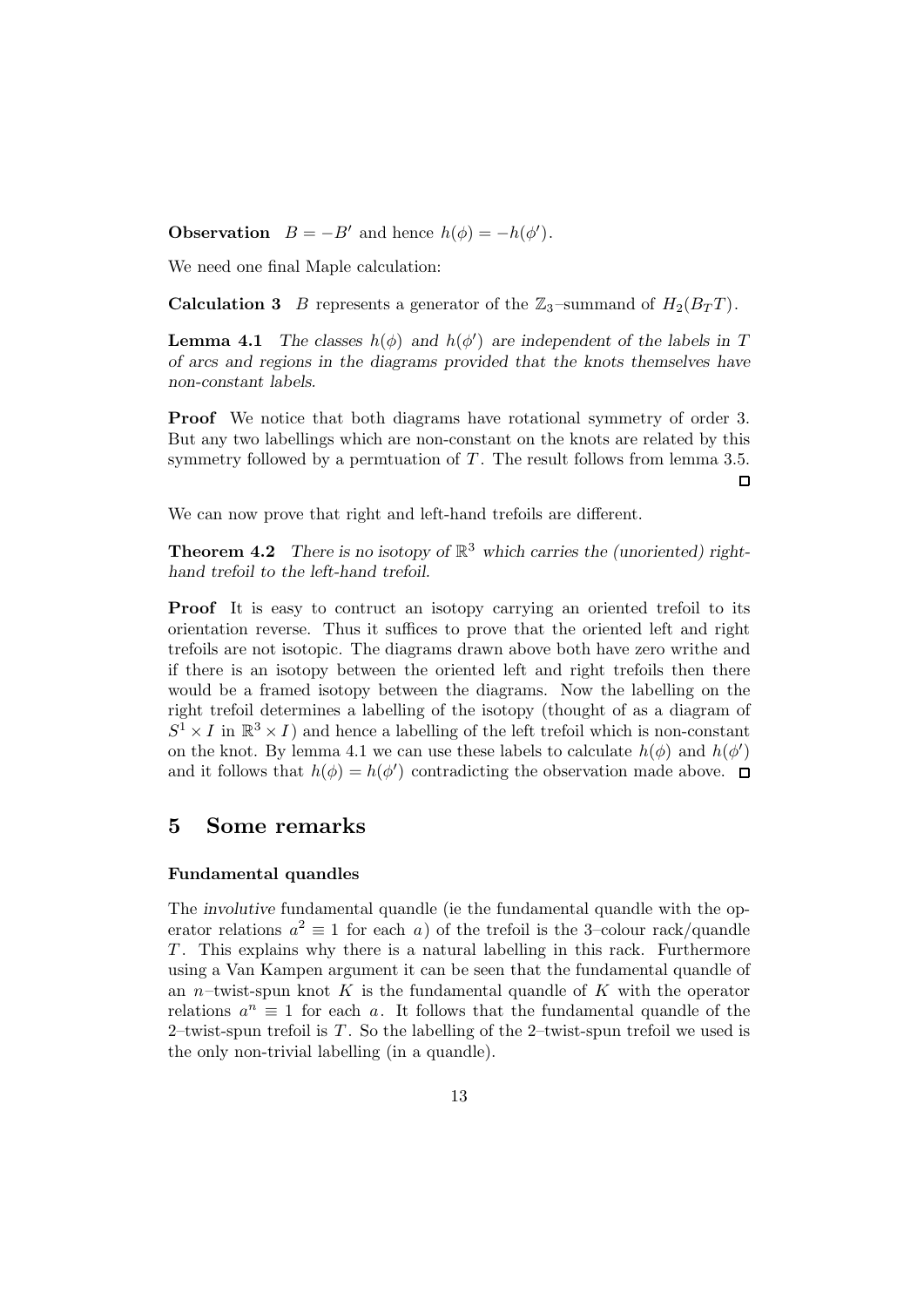#### **Using the canonical class**

By the Classification Theorem, the canonical class can be used to distinguish the left and right trefoils which have isomorphic fundamental racks. The canonical class lies in  $\pi_2(B\Gamma)$  which is  $H_2$  of the universal cover of  $B\Gamma$  and therefore determines classes in every connected cover of BΓ. To distinguish the left and right trefoils we used  $B_T T$  which is a 3-fold cover of  $BT$  and the canonical class we used was the image of the class in the 3–fold cover of BΓ determined in this way. This is typical of the way in which invariants can be constructed to extract information from the Classification Theorem. For more examples see [6].

#### **The** Z **factor**

Notice that  $H_3(BT) \cong H_2(B_T)$  has a Z factor which played no role in the proofs. In fact every homology group of the rack space  $BR$  where  $R$  has a base element which acts trivially on itself (any element in a quandle will do) splits a  $\mathbb Z$ factor which comes from the inclusion and natural projection  $B \times \subset BR \to B \times$ where  $B*$  denotes the rack space of the one element rack. Now  $B*$  is a model for  $\Omega(S^2)$  and has one cell in each dimension with all boundary maps trivial and hence has homology  $\mathbb Z$  in each dimension [4; 3.3].

Now for a 2–knot the canonical class maps to  $\pi_3(\Omega S^2) = \pi_4(S^3) = \mathbb{Z}_2$  which in turn maps to zero in  $H_3(\Omega S^2) = \mathbb{Z}$ . This explains why the  $\mathbb{Z}$  factor was immaterial for the 2–twist spun trefoil. For a 1–knot the image in  $H_2(\Omega S^2) = \mathbb{Z}$ is readily seen to be the writhe of the diagram. But we chose our diagrams for the left and right trefoils to have zero writhe, which explains why the  $\mathbb Z$  factor was immaterial for this case as well.

#### **Invariance under permutations of** T

Rack spaces are *simple* in other words  $\pi_1$  acts trivially on  $\pi_n$  for each n [4; proposition 5.2]. The proof is by diagram manipulation. Introduce a small sphere labelled by  $x \in R$ . Pull the sphere over the diagram (realising the change of labels corresponding to the action of  $x$ ) and then pull the sphere back under the diagram and eliminate it. The same proof shows that any labelled diagram is bordant to the diagram with labels acted on by any element of the labelling rack. Thus the operator group of the rack acts trivially on the canonical class. Now the three colour rack  $T$  has operator group equal to its automorphism group, which is the symmetric group  $S_3$ . This explains why the canonical class determined by a labelling in  $T$  is invariant under choice of labels: any rack with operator group equal to its automorphism group would